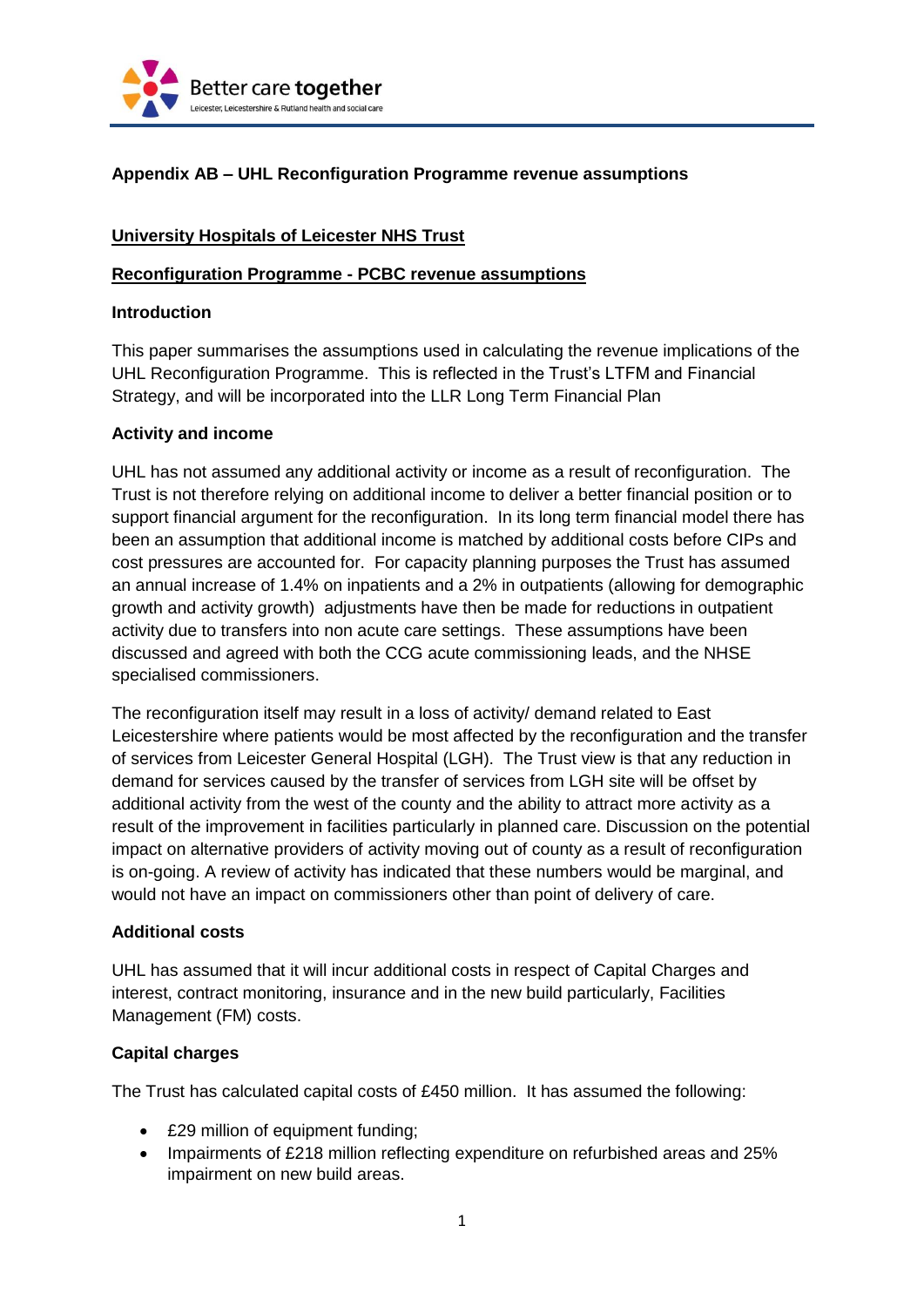

- An asset life averaging 40 years to reflect the mix between buildings (60 years) and engineering (25 years).
- Medical Equipment has an asset life of 10 years.

The costs in the first full year of operation have been calculated as follows:

| <b>Capital charges</b>                    | £'000  |
|-------------------------------------------|--------|
| Depreciation                              | 9.727  |
| <b>Dividend</b>                           | 8,504  |
| <b>Total capital charges and interest</b> | 18.231 |

## **Estates and facilities**

Additional estates and facilities costs have been assumed in the proposed new build areas. The total cost of these areas reflect the total additional direct costs required to provide these areas and does not include some estates and facilities costs which will potentially stay the same at the at Glenfield Hospital (GH) and Leicester Royal Infirmary (LRI) (such as switchboard). These additional costs average out at an additional cost of £160 per m2 per annum.

## **Savings**

Savings from the consolidation of services onto 2 acute sites comprise the following:

- Capital Charges savings from the disposal of land and buildings at the LGH site.
- Savings on estates and facilities from the LGH site netted off by loss of catering and car parking income.
- Efficiency savings as a result of consolidating acute services on to two sites and the delivery of new care pathways.
- $\bullet$

## **LGH capital charges savings**

The Trust has assumed savings on the depreciation and the PDC dividend payable on the Land and buildings at the LGH.

The savings assumed are as follows:

| <b>LGH Savings</b>     | <b>Current</b><br><b>Position</b><br>£'000 |
|------------------------|--------------------------------------------|
| Depreciation           | 2,568                                      |
| <b>Return on Asset</b> | 2,605                                      |
| Total                  | 5,173                                      |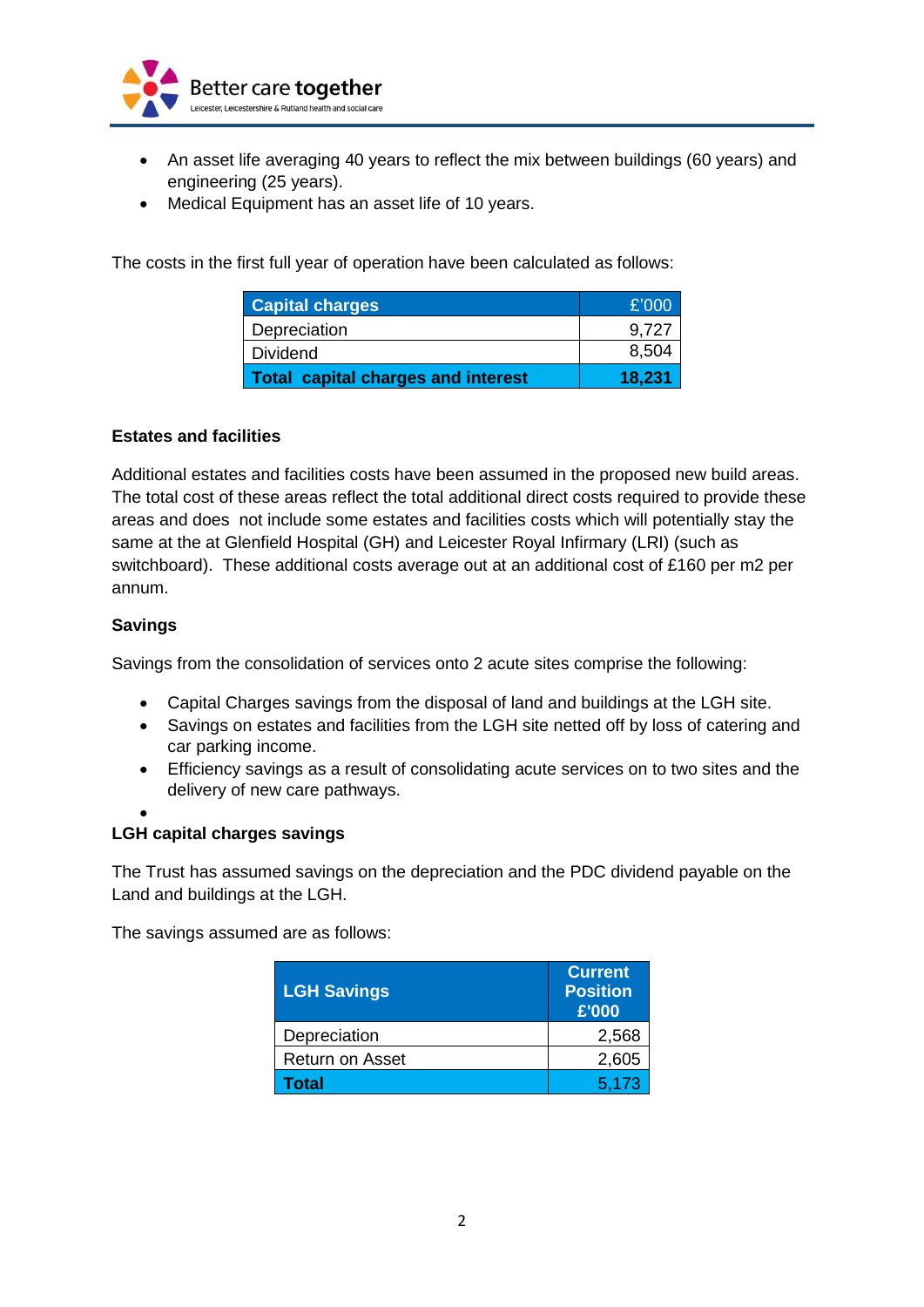

# **LGH FM**

FM savings have been based on the current level of expenditure on at LGH, adjusted for the assumed areas that will remain there. Allowance has been made for the additional cost of car parking required at GH and LRI over and above the lost income from LGH.

| <b>Leicester General Hospital FM</b><br><b>Costs</b> | <b>Current</b><br><b>Net Costs</b><br>£ | <b>Assumed</b><br><b>Net Savings</b><br>£ |
|------------------------------------------------------|-----------------------------------------|-------------------------------------------|
| Car Parking                                          | (894)                                   | (1, 237)                                  |
| Cleaning                                             | 2,734                                   | 2,597                                     |
| Compliance                                           | 65                                      | 65                                        |
| <b>Estates</b>                                       | 1,602                                   | 1,437                                     |
| Laundry                                              | 592                                     | 592                                       |
| <b>Contract Management (Other)</b>                   | 53                                      | 53                                        |
| <b>Contract Management Hard</b><br><b>Services</b>   | 10                                      | 10                                        |
| Other services                                       | 123                                     | 115                                       |
| <b>Patient Catering</b>                              | 1,244                                   | 1,244                                     |
| Portering                                            | 1,066                                   | 1,066                                     |
| Postage                                              | 170                                     | 149                                       |
| <b>Property Services</b>                             | 944                                     | 1,058                                     |
| Reception                                            | 60                                      | 60                                        |
| <b>Retail Catering</b>                               | 162                                     | 162                                       |
| Security                                             | 268                                     | 235                                       |
| <b>Contract Management (Soft</b><br>Services)        | 18                                      | 18                                        |
| Switchboard                                          | 47                                      | 0                                         |
| <b>Utilities</b>                                     | 2,376                                   | 2,066                                     |
| Waste                                                | 293                                     | 257                                       |
| <b>Total</b>                                         | 10,933                                  | 9,947                                     |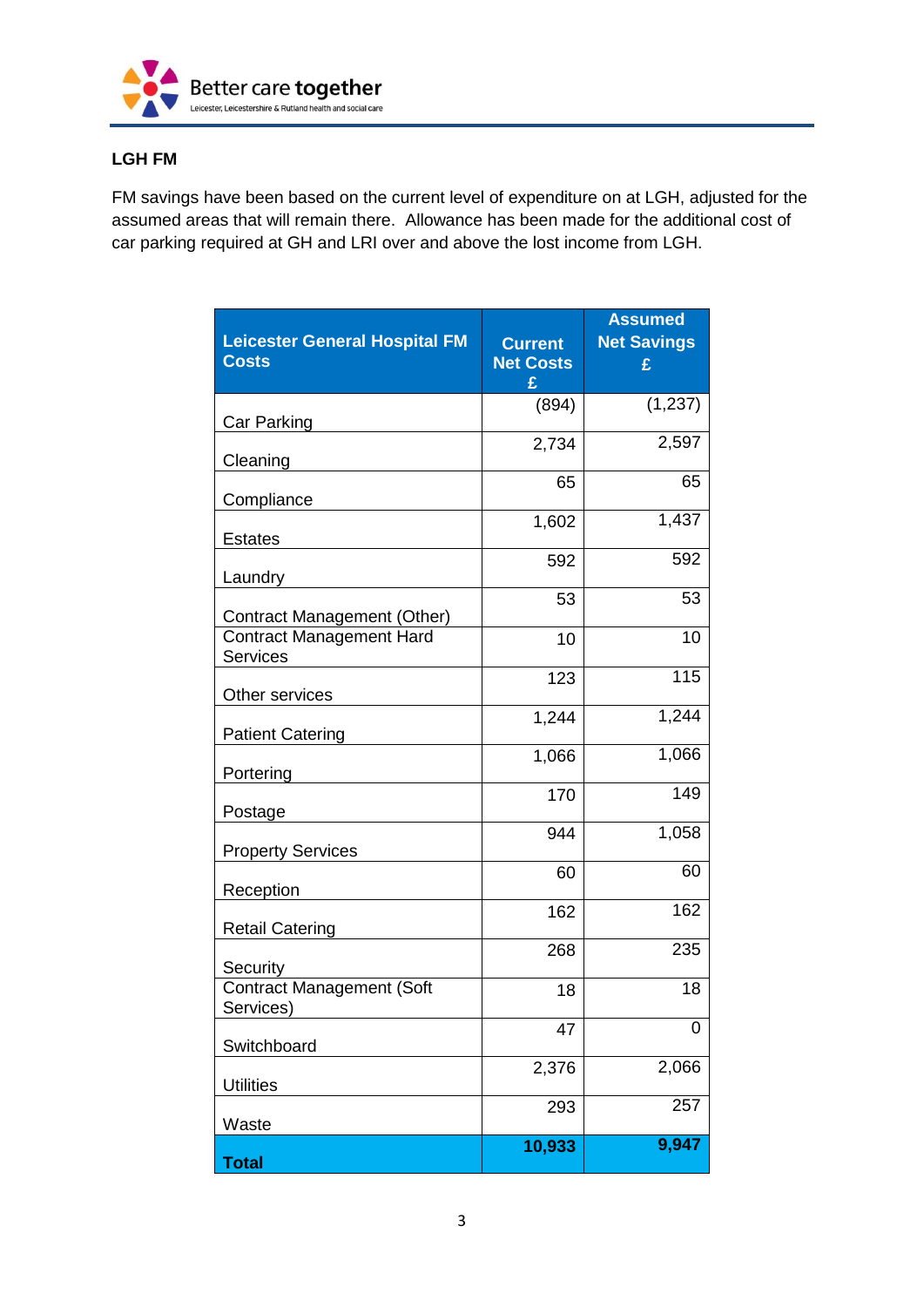

## **Clinical and overhead savings**

UHL has developed wide ranging programme of savings which can be generated from the reconfiguration. It has identified £48 million of potential savings, in respect of areas that are affected by reconfiguration. Of this £48 million, £33 million has been identified as a direct consequence of reconfiguration. It has been assumed that the most of the remainder will be delivered before 2024.

£2.893 million of the savings identified above have been assumed in the interim ICU business. Offsetting this are savings in respect of the additional cost related to the Interim ICU scheme which will be no longer required when reconfiguration is delivered. These savings are £3.083 million.

| <b>AREA/CMG</b> | <b>BENEFIT</b>                                            | <b>Assumption</b>                                                                                                                                                                                                                                                                                                          | <b>Total</b><br>opportunity<br>£'000 | <b>Reconfiguration</b><br>benefit £'000 |
|-----------------|-----------------------------------------------------------|----------------------------------------------------------------------------------------------------------------------------------------------------------------------------------------------------------------------------------------------------------------------------------------------------------------------------|--------------------------------------|-----------------------------------------|
|                 | <b>Sickness</b><br>Absence<br>Premium                     | Assume that sickness absence and<br>premium rates associated with this will<br>be reduced as a result of provision of<br>new and fit for purpose facilities.<br>Saving reflects a reduction in sickness<br>absence to an average of 4% in CMGs<br>total opportunity reflects a reduction in<br>sickness absence days to 3% | 5,659                                | 2,390                                   |
|                 | Travelling<br>expenses                                    | Reduction in costs as a result of<br>reduced travel between sites                                                                                                                                                                                                                                                          | 141                                  | 141                                     |
|                 | Increase virtual<br>non F <sub>2</sub> F<br>consultations | Reflects value of additional non F2F<br>contacts at £24 per contact. Benefit to<br>the Trust would only materialise if<br>growth was greater than 2%. Based on<br>these assumptions CCG would benefit<br>by circa £1 million.                                                                                              | 519                                  | 515                                     |
|                 | Achievement of<br><b>BADS</b> targets for<br>specialties  | 80% of total opportunity in respect of<br>BADS basket of procedures                                                                                                                                                                                                                                                        | 1,925                                | 1,417                                   |
|                 | Cessation of<br>Private sector                            | 100% Delivery                                                                                                                                                                                                                                                                                                              | 2,807                                | 2,807                                   |
|                 | Removal of<br>waiting list<br>initiatives                 | £1.6 million assumed to be delivered<br>pre reconfiguration                                                                                                                                                                                                                                                                | 10,200                               | 9,241                                   |
|                 | Workforce -<br>Digital<br>opportunities                   | Original figure is as per EPR business<br>case but some can only be delivered<br>through the treatment centre.                                                                                                                                                                                                             | 17,100                               | 9,046                                   |
|                 | Non pay digital<br>opportunities                          | Reflects reductions in maintenance<br>costs, lab tests and CT/MRI scans and<br>reduction in use of paper                                                                                                                                                                                                                   | 2,560                                | 1,086                                   |
|                 | <b>Back office</b><br>function                            | £800k Corporate areas plus £125k per<br>CMG There are potentially further<br>savings which can be achieved in<br>corporate overheads where 10% of the<br>total overheads related to the LGH had<br>been assumed in the reconfiguration                                                                                     | 9,675                                | 1,675                                   |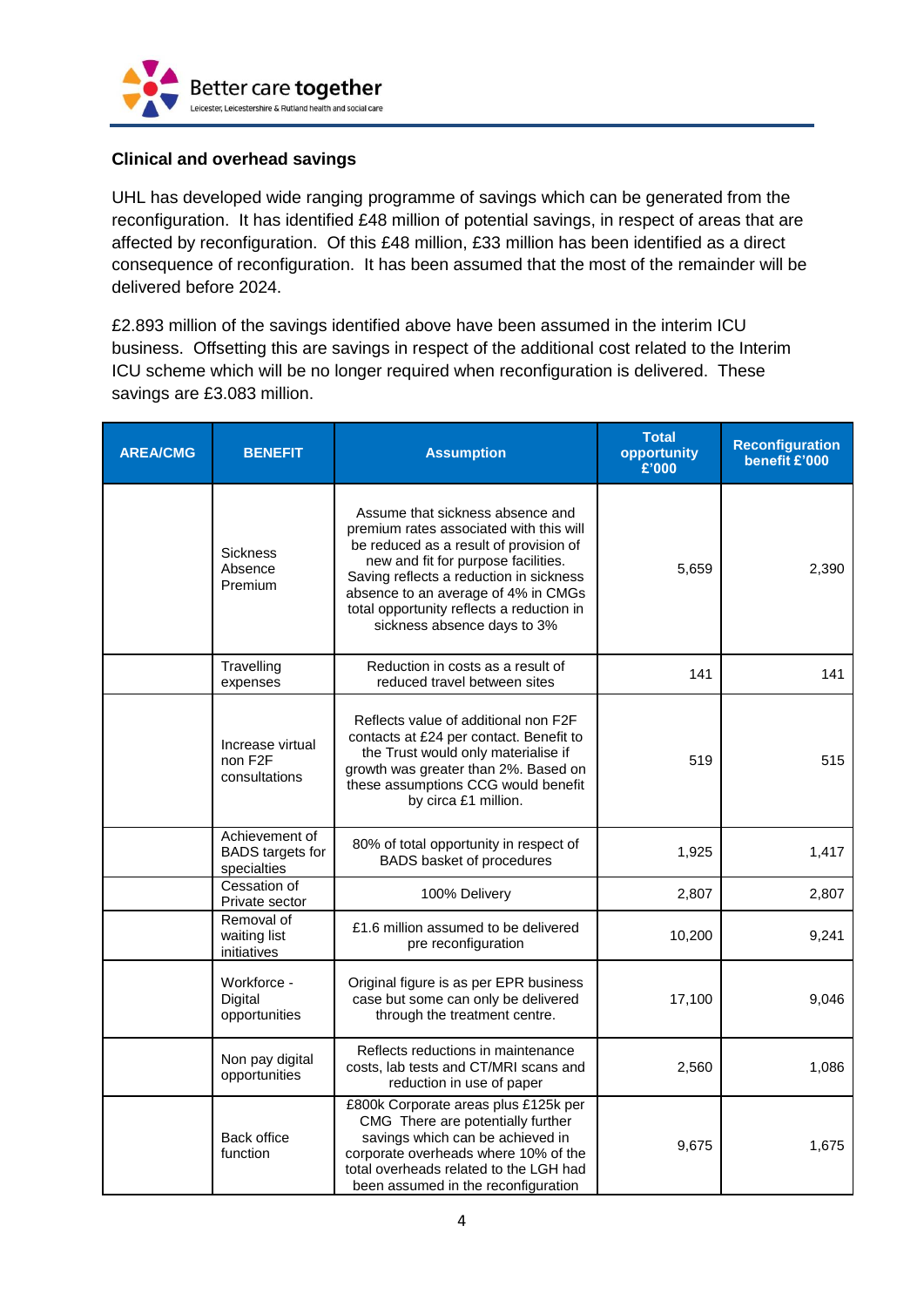

| <b>AREA/CMG</b>                                          | <b>BENEFIT</b>                                | <b>Assumption</b>                                                                                                                                                                                | <b>Total</b><br>opportunity<br>£'000 | <b>Reconfiguration</b><br>benefit £'000 |
|----------------------------------------------------------|-----------------------------------------------|--------------------------------------------------------------------------------------------------------------------------------------------------------------------------------------------------|--------------------------------------|-----------------------------------------|
|                                                          |                                               | benefit, There is further opportunity of<br>£8 million (50% of the total overheads).                                                                                                             |                                      |                                         |
| <b>Non CMG</b><br><b>Specific</b><br><b>Efficiencies</b> | Sub total                                     |                                                                                                                                                                                                  | 50,586                               | 28,319                                  |
| W&C                                                      | MDT Working/co<br>location                    |                                                                                                                                                                                                  | 20                                   | 20                                      |
|                                                          | Reduction in<br>beds                          | Maternity beds reduced as a result of<br>combining units. This relates to staffing<br>costs                                                                                                      | 240                                  | 240                                     |
|                                                          | Skill mix change                              | Reconfiguration will allow for a skill mix<br>change still ensuring the appropriate<br>amount of qualified staff are present                                                                     | 90                                   | 90                                      |
|                                                          | Consolidation of<br>rotas                     | Reduced requirement for junior and<br>middle grade doctors as a result of<br>consolidating rotas                                                                                                 | 120                                  | 120                                     |
|                                                          | Pathway review                                | Ability to deliver more efficient care<br>pathways as a result of consolidation                                                                                                                  | 150                                  | 150                                     |
|                                                          | Duplication of<br>equipment                   |                                                                                                                                                                                                  | 30                                   | 30                                      |
|                                                          | Saving on 98<br>hour cover from<br><b>LGH</b> | Potential requirement in future for 98<br>hour cover at the LGH and 168 hour<br>cover at the LRI future consolidation<br>will reduce overall requirements                                        | 453                                  | 453                                     |
| <b>Women and</b><br><b>Children</b>                      | Sub total                                     |                                                                                                                                                                                                  | 1,103                                | 1,103                                   |
| <b>ESM</b>                                               | Consolidation of<br>rotas                     | Medical Registrar rota not required<br>after LGH vacated                                                                                                                                         | 570                                  | 570                                     |
|                                                          | Improved<br>flow/productivity                 | Medical Day Cases currently performed<br>in sub optimal conditions at the LGH.<br>Patient flows will be significantly<br>improved as a result of the provision of<br>new and upgraded facilities | 300                                  | 300                                     |
|                                                          | <b>Waiting list</b><br>reduction by<br>10%    | Dermatology                                                                                                                                                                                      | 10                                   | 10                                      |
| <b>Emergency</b><br><b>Specialist</b><br><b>Medicine</b> | Sub total                                     |                                                                                                                                                                                                  | 880                                  | 880                                     |
| CSI                                                      | Agency<br>reduction                           |                                                                                                                                                                                                  | 32                                   | 32                                      |
|                                                          | Imaging on call<br>rotas                      |                                                                                                                                                                                                  | 60                                   | 60                                      |
|                                                          | Workforce/skill<br>mix                        |                                                                                                                                                                                                  | 375                                  | 375                                     |
|                                                          | Duplication of<br>equipment                   |                                                                                                                                                                                                  | 60                                   | 60                                      |
|                                                          | Trust med<br>commercial<br>income             | New Treatment centre will allow for<br>Pharmacy to income generate                                                                                                                               | 30                                   | 30                                      |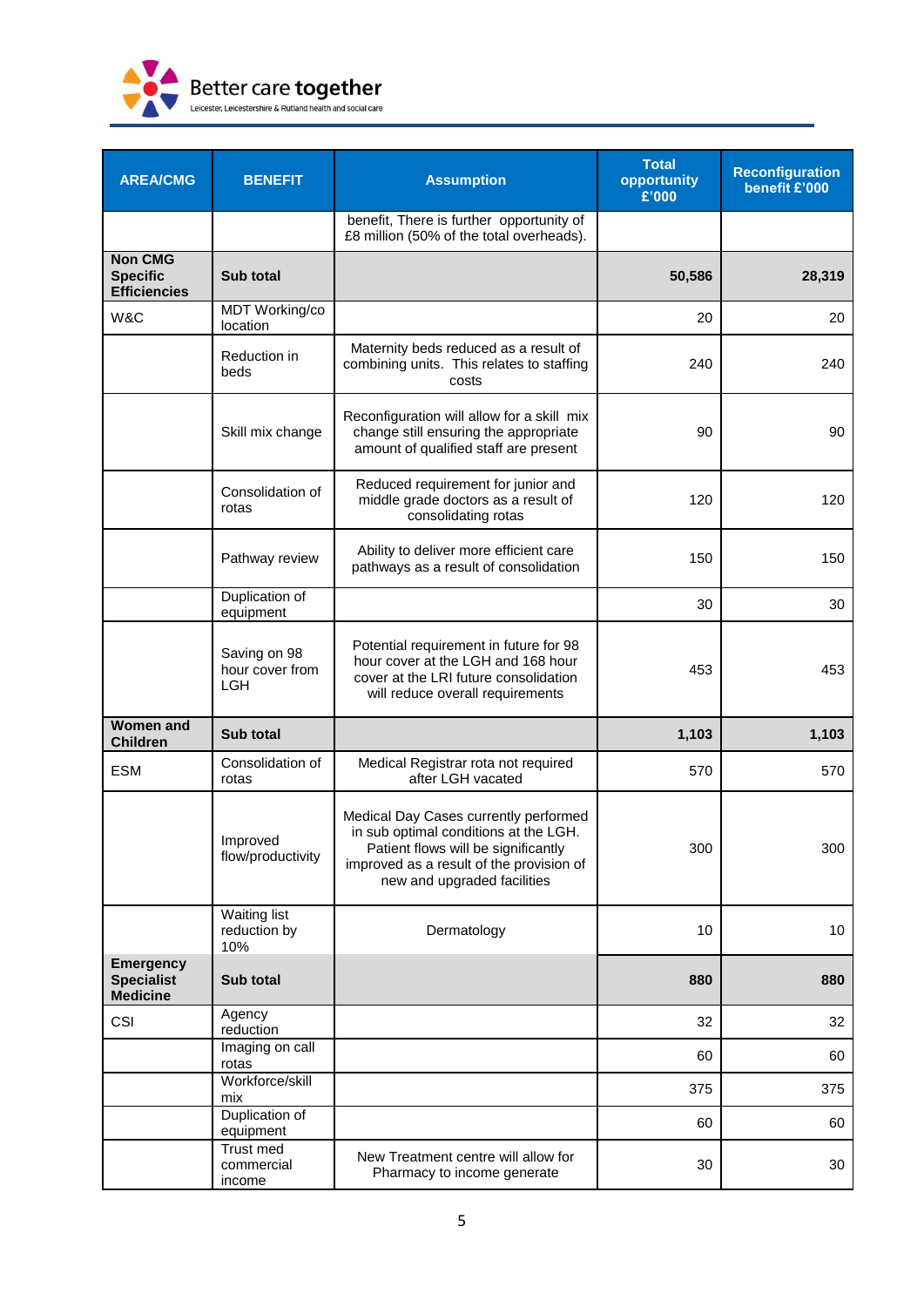

| <b>AREA/CMG</b>                                                                         | <b>BENEFIT</b>                                                                                   | <b>Assumption</b>                                                                                                                                                                                                             | <b>Total</b><br>opportunity<br>£'000 | <b>Reconfiguration</b><br>benefit £'000 |
|-----------------------------------------------------------------------------------------|--------------------------------------------------------------------------------------------------|-------------------------------------------------------------------------------------------------------------------------------------------------------------------------------------------------------------------------------|--------------------------------------|-----------------------------------------|
| <b>CSI</b>                                                                              | Sub total                                                                                        |                                                                                                                                                                                                                               | 557                                  | 557                                     |
|                                                                                         | BPT tariff -<br>discharge                                                                        |                                                                                                                                                                                                                               | 96                                   | 96                                      |
| <b>MSK Total</b>                                                                        | <b>Sub total</b>                                                                                 |                                                                                                                                                                                                                               | 96                                   | 96                                      |
| <b>RRCV</b>                                                                             | Reduction in<br>cancellations -<br>varicose veins<br>completed within<br>the treatment<br>centre | reduction of 50% assumed                                                                                                                                                                                                      | 6                                    | 6                                       |
|                                                                                         | Equipment<br>savings -<br>reduction in<br>duplication                                            |                                                                                                                                                                                                                               | 10                                   | 10                                      |
|                                                                                         | Increased<br>inpatient activity<br>- move some IP<br>into Day Case<br>setting and<br>backfill    | This will either drive additional income<br>or allow for further savings.                                                                                                                                                     | 283                                  | 141.5                                   |
| <b>RRCV Total</b>                                                                       | Sub total                                                                                        |                                                                                                                                                                                                                               | 299                                  | 158                                     |
| <b>CHUGGS</b>                                                                           | Interim ICU non<br>cash releasing<br>benefit                                                     | Reduced lengths of stay and bed<br>numbers as part of ICU business case<br>but not assumed to be cash releasing.<br>Longer term reconfiguration will allow<br>for reduced costs to be driven out or<br>income to be generated | 514                                  | 514                                     |
|                                                                                         | <b>Theatres</b>                                                                                  | Increase running frequency of in-week<br>sessions to 50 weeks a year                                                                                                                                                          | 109                                  | 109                                     |
|                                                                                         |                                                                                                  | Management of Change to convert<br>weekend sessions required to meet<br>demand from premium pay to<br>substantive. Assume 50% attributed to<br>Reconfiguration                                                                | 93                                   | 46.5                                    |
|                                                                                         |                                                                                                  | Urology - TTM model savings<br>converting Premium to standard cost.<br>Assume 50% attributed to<br>Reconfiguration                                                                                                            | 108                                  | 54                                      |
|                                                                                         | Out patients                                                                                     | Workforce reduction by reducing the<br>number of locations clinics are run                                                                                                                                                    | 60                                   | 60                                      |
|                                                                                         | Triage                                                                                           | Consolidation of assessment units                                                                                                                                                                                             | 143                                  | 143                                     |
|                                                                                         | Decontamination                                                                                  | Net Benefit of centralised unit,<br>maintenance contracts and<br>consumables                                                                                                                                                  | 1,032                                | 1,032                                   |
| <b>CHUGGS</b><br><b>Total</b>                                                           |                                                                                                  |                                                                                                                                                                                                                               | 2,059                                | 1,958                                   |
| <b>TOTAL</b>                                                                            |                                                                                                  |                                                                                                                                                                                                                               | 55,580                               | 33,071                                  |
| Savings above allowed for in the interim ICU business Case                              |                                                                                                  |                                                                                                                                                                                                                               |                                      | (2,936)                                 |
| Non recurrent costs identified in ICU business case which will cease on reconfiguration |                                                                                                  |                                                                                                                                                                                                                               |                                      | 3,086                                   |